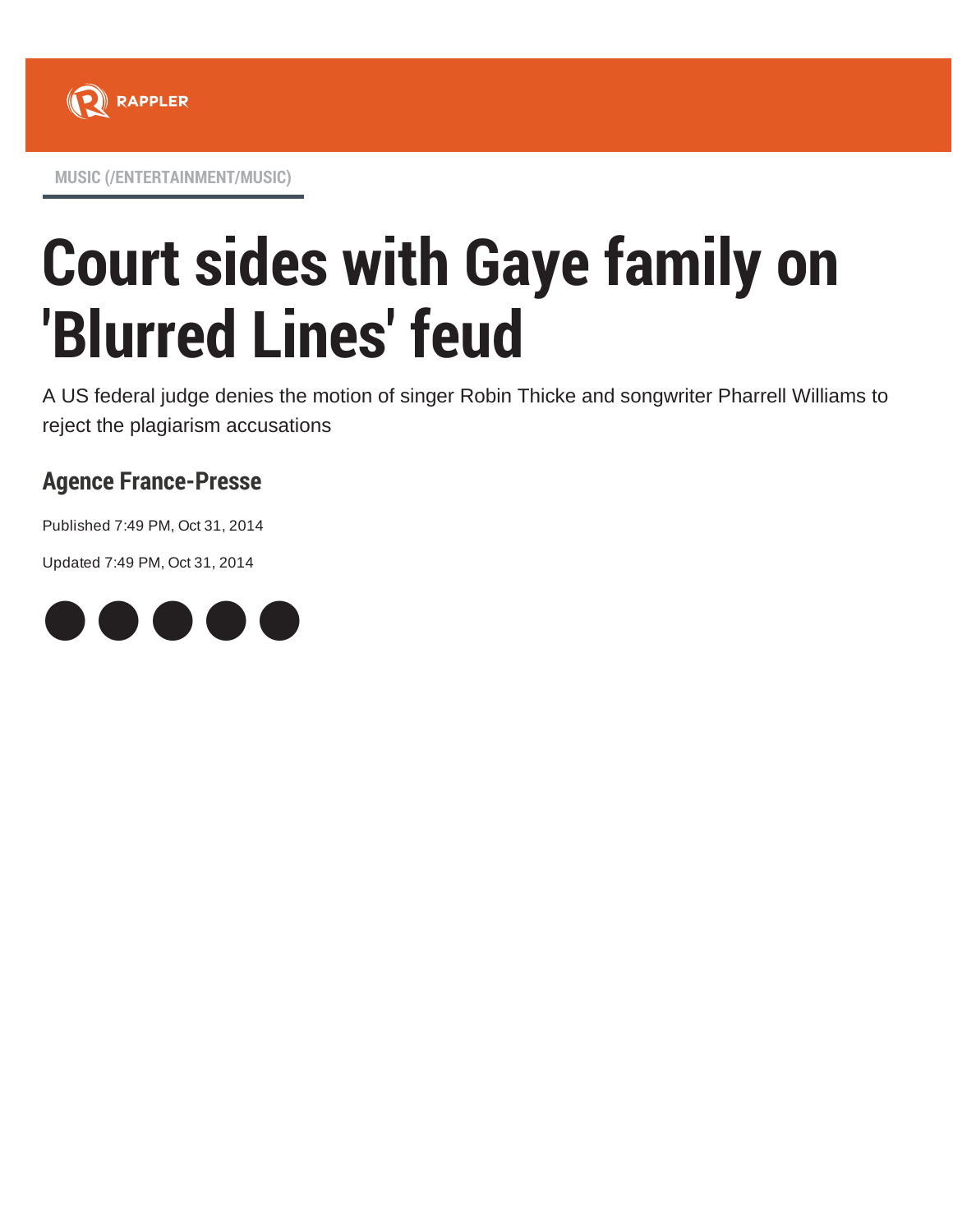

CONTROVERSIAL SONG. A US federal judge denies a motion by singer Robin Thicke and songwriter Pharrell Williams to reject the plagiarism accusations made by Marvin Gaye's children on the song 'Blurred Lines.' Photo by Ethan Miller/Getty Images/AFP

LOS ANGELES, USA **–** The family of Marvin Gaye has won a round in a court battle over allegations that last year's blockbuster hit song "Blurred Lines" ripped off the late Motown legend's work.

A US federal judge on Thursday, October 30 denied a motion by singer Robin Thicke and songwriter Pharrell Williams who wanted a court to reject the plagiarism accusations made by Gaye's children.

The ruling clears the way for the dispute to head to a celebrity trial that is scheduled to open in Los Angeles in February.

The Gaye estate says that "Blurred Lines" copied elements of the singer's 1976 track "Got to Give It Up."